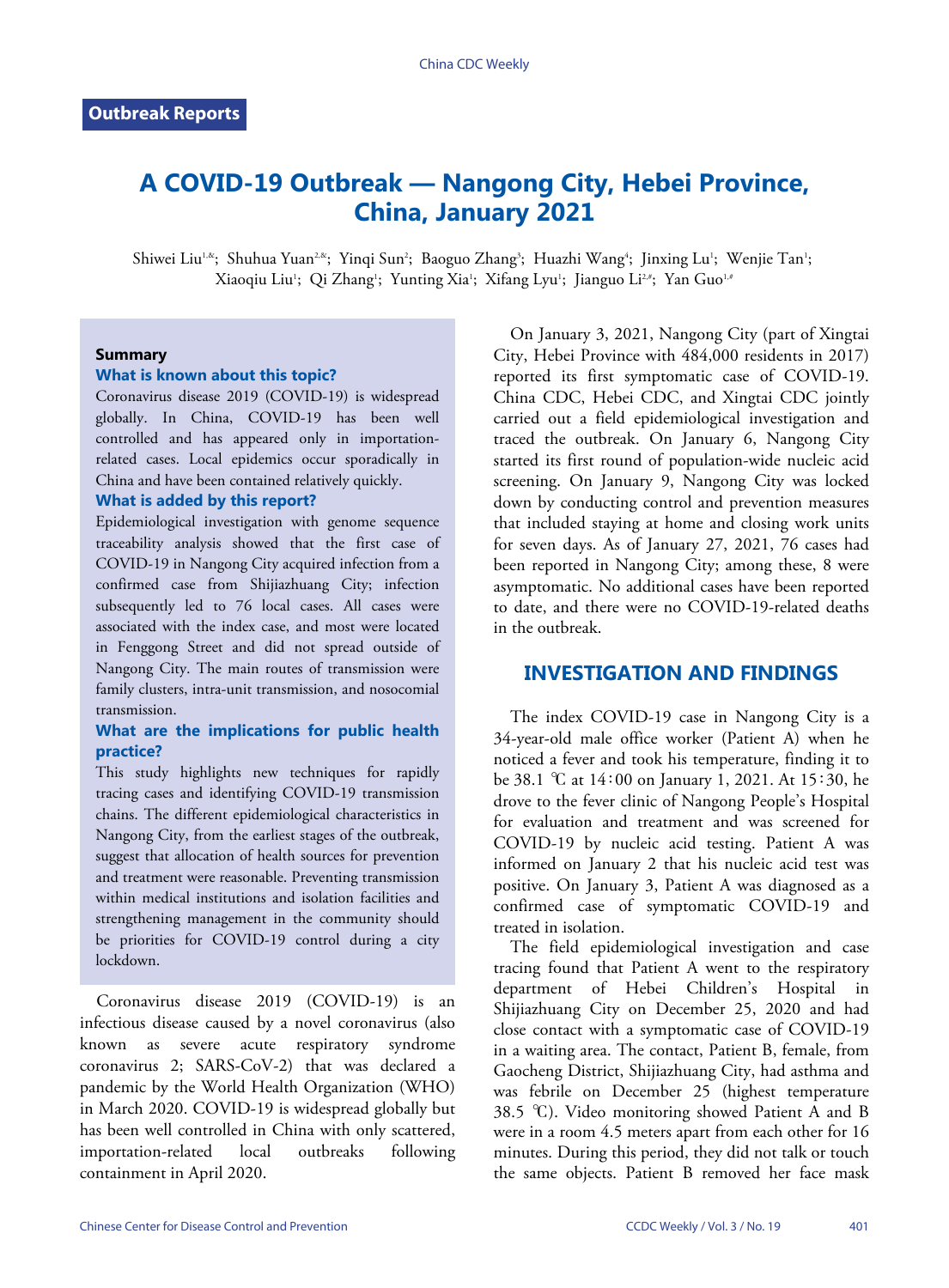twice to eat, and Patient A pulled down his face mask to make phone calls. Whole genome sequence traceability analysis from Hebei CDC found that the viral nucleic acid sample from Patient A, compared with the Wuhan reference strain (NC\_045512), had mutation characteristics of the gene locus of the European family of the L genotype and was on the B.1.1.123 branch. The genome sequence has 21 nucleotide mutations that are same as virus samples from Gaocheng District cases. The genetic sequences of Patient A's and Patient B's viruses were highly homologous, presumably representing a common transmission source.

Considering dates of illness onset identified by the field epidemiological investigation and the sampling date of the first positive nucleic acid test, the first COVID-19 infection in Nangong City occurred on January 1. Since then, the number of cases reported each day increased rapidly and peaked on January 13 with 12 cases reported. Following the peak, the number of cases reported each day decreased until the last case was reported on January 23. The cumulative numberof cases increased fastest from January 9 to January 13 [\(Figure 1\)](#page-1-0). Among all 76 cases, 46 (60.5%) were among males; 63 (82.9%) were among young to middle-aged (15–59 years old) individuals; the ages ranged from 2 to 83 years with a median of 34.5 years; 34 (44.7%) were farmers, 11 (14.5%) were office staff, and 10 (13.2%) were health care workers; 59 (77.6%) came from Fenggang Street, and 17 (22.4%) came from seven other streets or townships (there are 15 [streets a](#page-2-1)nd townships in Nangong City) [\(Figure 2,](#page-2-0) [Table 1\)](#page-2-1). Symptoms among the 68 symptomatic cases

were generally moderate or mild.

Two cases, including the index case, were identified by fever clinics; 16 were found by community-wide nucleic acid screening; 5 were detected by daily routine tests for medical staff conducted by hospitals; and 53 were discovered by regular, confirmatory nucleic acid screening of close contacts or sub-close contacts including 48 (63.2%) identified during centralized isolation or quarantine.

Transmission chains were characterized by mixed existence of intra-unit transmission, family clusters, nosocomial infections, and community transmission associated with the index case Patient A. There was 1 intra-unit transmission with 23 (30.3%) people infected, 2 family clusters (identified by  $\geq$ 5 people infected) with 17 (22.4%) people infected, 3 retransmissions in medical institutions with 8 (10.5%) people infected, and 1 community cluster (identified by  $\geq$ 5 people infected) with 6 (7.9%) people infected. There was the possibility of cross-infection in isolation places, but there is no definitive supporting evidence. All COVID-19 cases in Nangong City were related to the index case, Patient A; eight generations of infection were observed in the transmission chains.

## **DISCUSSION**

This was a local outbreak of COVID-19, with the first case coming from a known epidemic area (Gaocheng District, Shijiazhuang City). The epidemic was confined to a limited area — mainly Fenggang Street — and did not spread outside Nangong City, indicating that the strategies used in Nangong City

<span id="page-1-0"></span>

FIGURE 1. Distribution of date of illness onset based on field epidemiological investigation and cumulative incidence of COVID-19 cases from January 1 to January 23, 2021 in Nangong City, Hebei Province, China.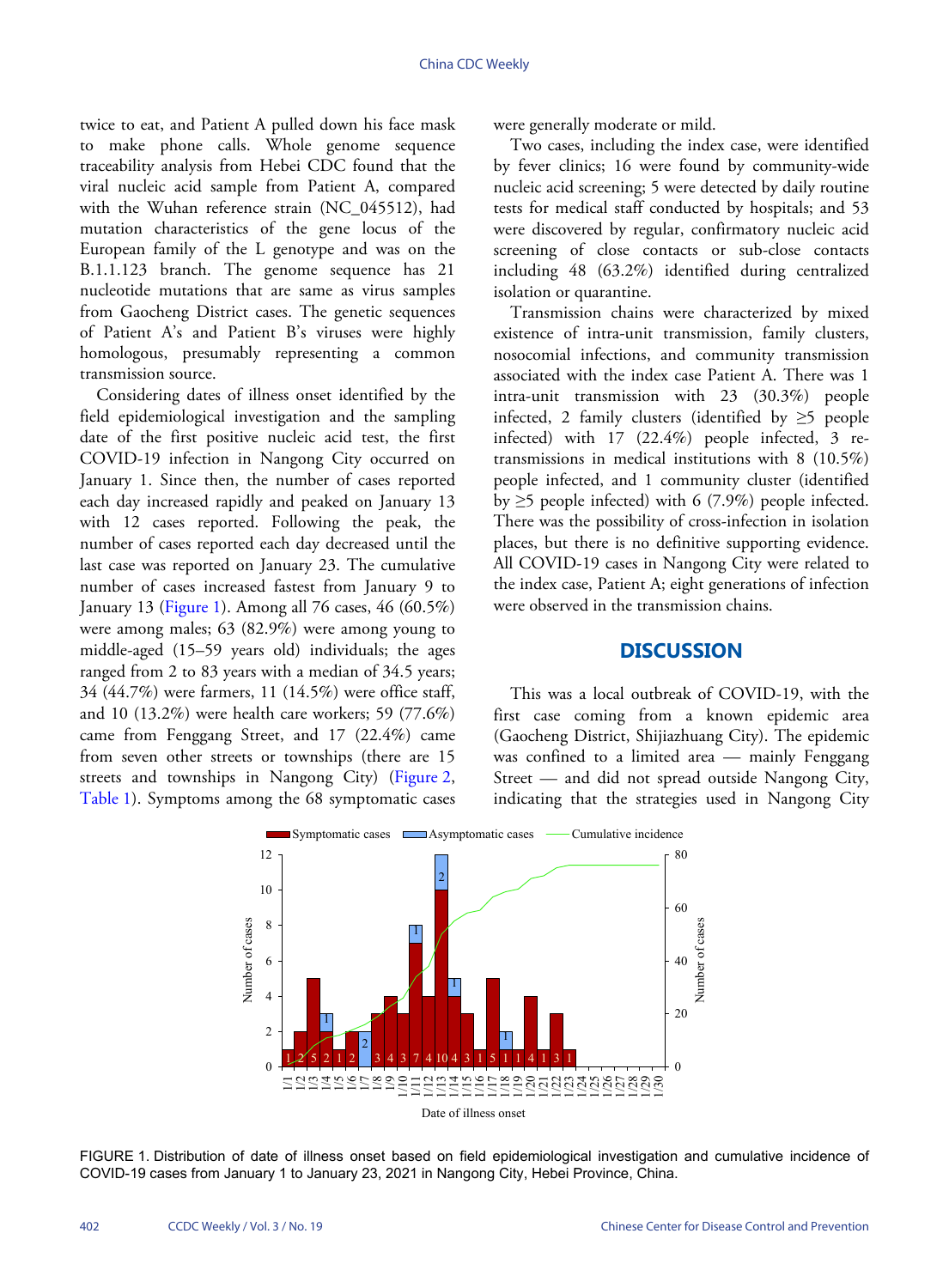<span id="page-2-0"></span>

FIGURE 2. Geographic distribution of the 76 COVID-19 cases reported in Nangong City, Hebei Province, China, January 3 to January 27, 2021.

were highly effective.

Compared with the earliest cases in China during 2019–2020 (*[1](#page-3-0)*–*[2](#page-3-1)*), the epidemic in Nangong City was characterized by milder symptoms and faster and more insidious transmission and occurred mainly young and middle-aged adults. These characteristics suggest reasonable allocation of health sources and effective prioritization of health policies in the control, prevention, and treatment of COVID-19.

Application of new technologies and new investigation methods were crucial for case tracing and identification of transmission chains. For various reasons, it can sometimes be difficult to provide exact information in field epidemiological investigation reports. When possible, we should integrate digital techniques, big data, trajectory tracking systems, monitoring videos, and sensitive and timely laboratory detection technologies into field investigations. Indeed, in the Nangong City outbreak, source identification for the first case and transmission chain identification for subsequent cases were accomplished with the assistance of monitoring video surveys.

Early and proactive measures are highly effective and

<span id="page-2-1"></span>TABLE 1. Epidemiological characteristics of the 76 COVID-19 cases reported in Nangong City, Hebei Province, China, January 3 to January 27, 2021.

| <b>Characteristics</b>   | <b>Symptomatic cases</b> |                | <b>Asymptomatic cases</b> |                | <b>Total</b> |                |
|--------------------------|--------------------------|----------------|---------------------------|----------------|--------------|----------------|
|                          | N                        | Percentage (%) | N                         | Percentage (%) | N            | Percentage (%) |
| Total                    | 68                       | 89.5           | 8                         | 10.5           | 76           | 100.0          |
| Gender                   |                          |                |                           |                |              |                |
| Female                   | 29                       | 42.6           | 1                         | 12.5           | 30           | 39.5           |
| Male                     | 39                       | 57.4           | $\overline{7}$            | 87.5           | 46           | 60.5           |
| Age group (years)        |                          |                |                           |                |              |                |
| $<15$                    | 5                        | 7.4            | $\mathbf{1}$              | 12.5           | 6            | 7.9            |
| $15 - 29$                | 17                       | 25.0           | $\overline{2}$            | 25.0           | 19           | 25.0           |
| $30 - 44$                | 20                       | 29.4           | 3                         | 37.5           | 23           | 30.3           |
| $45 - 59$                | 19                       | 27.9           | $\overline{c}$            | 25.0           | 21           | 27.6           |
| $\geq 60$                | $\overline{7}$           | 10.3           | 0                         | $\pmb{0}$      | 7            | 9.2            |
| Occupation               |                          |                |                           |                |              |                |
| Farmer                   | 31                       | 45.6           | 3                         | 37.5           | 34           | 44.7           |
| Office staff             | 11                       | 16.2           | 0                         | $\mathbf 0$    | 11           | 14.5           |
| Health care worker       | 8                        | 11.8           | $\overline{c}$            | 25.0           | 10           | 13.2           |
| Workman                  | 5                        | 7.4            | $\mathbf{1}$              | 12.5           | 6            | 7.9            |
| Teacher                  | 5                        | 7.4            | 0                         | $\pmb{0}$      | 5            | 6.6            |
| Student                  | 4                        | 5.9            | 1                         | 12.5           | 5            | 6.6            |
| Child                    | $\overline{2}$           | 2.9            | 1                         | 12.5           | 3            | 3.9            |
| <b>Business services</b> | 2                        | 2.9            | 0                         | 0              | 2            | 2.6            |
| Location                 |                          |                |                           |                |              |                |
| <b>Fenggang Street</b>   | 52                       | 76.5           | $\overline{7}$            | 87.5           | 59           | 77.6           |
| Other streets            | 16                       | 23.5           | $\mathbf{1}$              | 12.5           | 17           | 22.4           |